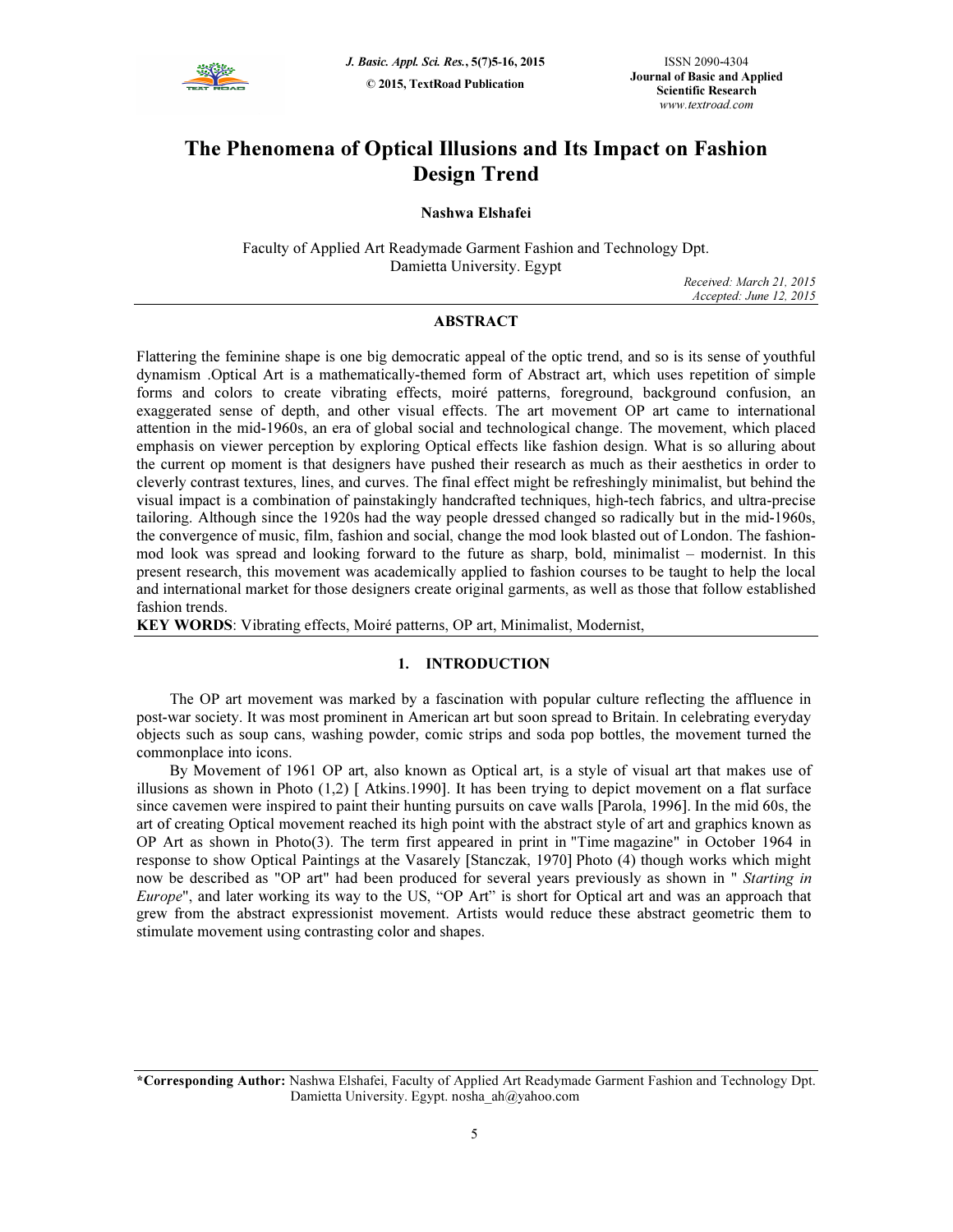

 $Photo(1)$ 

Photo $(2)$ 





 After a major 1965 exhibition of OP Art entitled the "Responsive Eye", the public went gaga with this movement as it quickly became attached to the 60s cultures as shown in Photo(5)where the maxi dress by Asos collection - Made from a soft, lightweight woven fabric-boat neckline- Self-tie shoulder detail- fitted high waist fluid skirt- monochrome print throughout- regular fit forms and repeat .

 In the "Time Magazine" first coined the phrase "Optical art" in an article appearing in October of 1964 [Borgzinner, 1964]. The term defined OP art as an art comprised of illusion, appearing to the human eye to be moving––and even breathing– – due to its mathematically-based compositions of contrasting colors and forms. Although the term was coined and the exhibitions held in the mid-1960s, most people who've studied these things agree that Victor Vasarely pioneered the movement with his painting Zebra.

Through this book of 'The First POP Age', beautifully illustrated in color throughout, leading critic and historian presents an exciting new interpretation of POP art [Foster, 2011] .The work reveals how these seminal artists hold on to old forms of art while drawing on new subjects of media; how they strike an ambiguous attitude toward both high art and mass culture. Moreover; how they suggest that a height ended confusion between images and people is definitive of POP culture at large.

 In London, Paris and New York, OP and POP art was an international phenomenon promoted by the life style magazines that emerged during

the decade. Artists used contrasting colors and geometric shapes that repeated in

specific compositions, to produce patterns that seemed to visually interact and be in motion as in Photo (6).

 Many fashion designers began incorporating the visual language of OP Art into prints and woven fabrics. This can be seen in the use of simple, bold designs and in intricate combinations of colors and patterns that made garments seem to move by themselves. Often only black and white were used as in Photo (7), but as OP ART shows, many other color combinations were possible as demonstrated by Roojen [6,2013]OP Art in Textiles and Fashion Pepin Press.

#### 2. Previous work

At the Pre-Fall 2011; Temperley London - Zero + Maria Cornejo, the noteworthy print was this arrow trail which suggested a 60s Op-art Bridget Riley print [7,213] as shown in Photo (8).

Houston published book [8, 2007] to accompany the first major OP art exhibition by an American museum in twenty-five years, examines the development of the movement, its cultural context and its widespread impact on advertising, fashion and film-making. Featuring visually stunning works by such key Photoures as Josef Albers, Bridget Riley and Victor Vasarely, "Optic Nerve" offers a timely reappraisal of this highly influential movement. "Optic Nerve" is the first comprehensive survey of OP art to be published for more than thirty years featuring over 200 spectacular images, including the most significant works of this revolutionary artistic movement as shown in Photo(9).



Photo $(5)$ 





 $Photo(7)$ 



 $Photo(8)$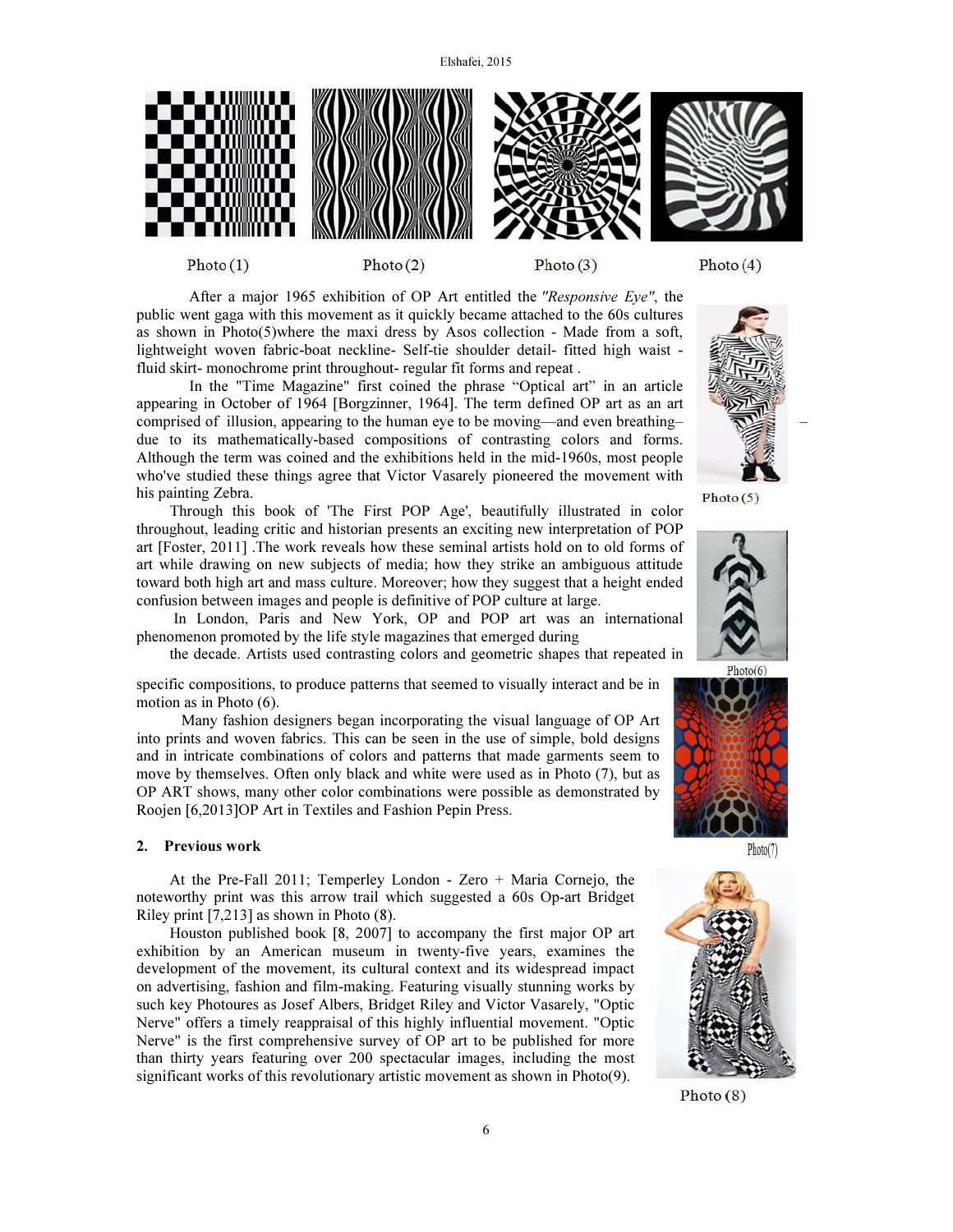Ouchi [9, 1977] in his book showing the most ingenious and attractive modern motifs by which it was expecting some text on the design and some exciting examples but the book only contained designs.

Flattering the feminine shape is one big democratic appeal of the Optic trend, and so is its sense of youthful dynamism. "The past seasons have been so demure, buttoned-up, and ladylike, designer Saunders [2014] reset hemlines and ushered in a 1970s art-house disco vibe, modernized by diagonal color blocking and stripes made from slices of different fabrics. In spite of that, he showed dresses with curved lines, as well as sheaths with laser-cut satin "teardrops" bonded to the surface as shown in Photo (10)which is showing art as dandelion yellow dress as an art canvas.





Photo $(9)$ 

 $Photo(10)$ 

 Op art in fashion Women's Fashions Swirling spirals, stripes and giddying checks started appearing as motifs on clothes as a way to break free from societal conventions and conservative dress codes in the 1960s.

Jacobs [2014] was by no means the only designer obsessed with graphic content. Just as the OP artists of the 1960s embraced the bold power of modernism with their mind-boggling canvases (showcased in the seminal 1965 New York exhibition "The Responsive Eye") and made Photourative art seem old-fashioned and allegorical, but many designers turned away from the nostalgia and poetic embellishment of the recent past with one dynamic stroke.

Although Kors's usually sedate pencil skirts and cashmere tops were packed with stripes Photo (11) but, Calvin Klein's played with mesh and contrast-color linings to create dazzling 3-D effects. L'Wren Scott's sheath dresses juxtaposed vertical stripes with explosive zigzags; Sportmax's chevron-striped dresses and Moschino's black and white piped suits made one's eyes widen, dance up and down, and, finally, shift into a trance-like state; Sander's curved zippered two-tone go-go boots looked like they could halt traffic—especially on a zebra crossing. Of course, this is not the first



# $Photo(11)$

time Optical effects have jumped from gallery walls to the runways and beyond since collection of 1970[Pierre Cardin's 2013]. Mary Quant's miniskirt tailoring, and how photographer William Klein brilliantly lampooned everything "modern" in Who Are You, Polly Maggoo? First fiction film is a daring deflation of cultural pretensions and institutions, dressed up in brilliant black and white. That era's obsession with pattern grew out of a desire to break free from the societal conventions and conservative dress codes of the past. OP artists were criticized at the time for being all about 'surface,' but their work was also about color, line, and cited. Eventually, this movement has influenced choreographers which were known for these color-block costumes and set that heighten and dramatize movement. Indeed, what is so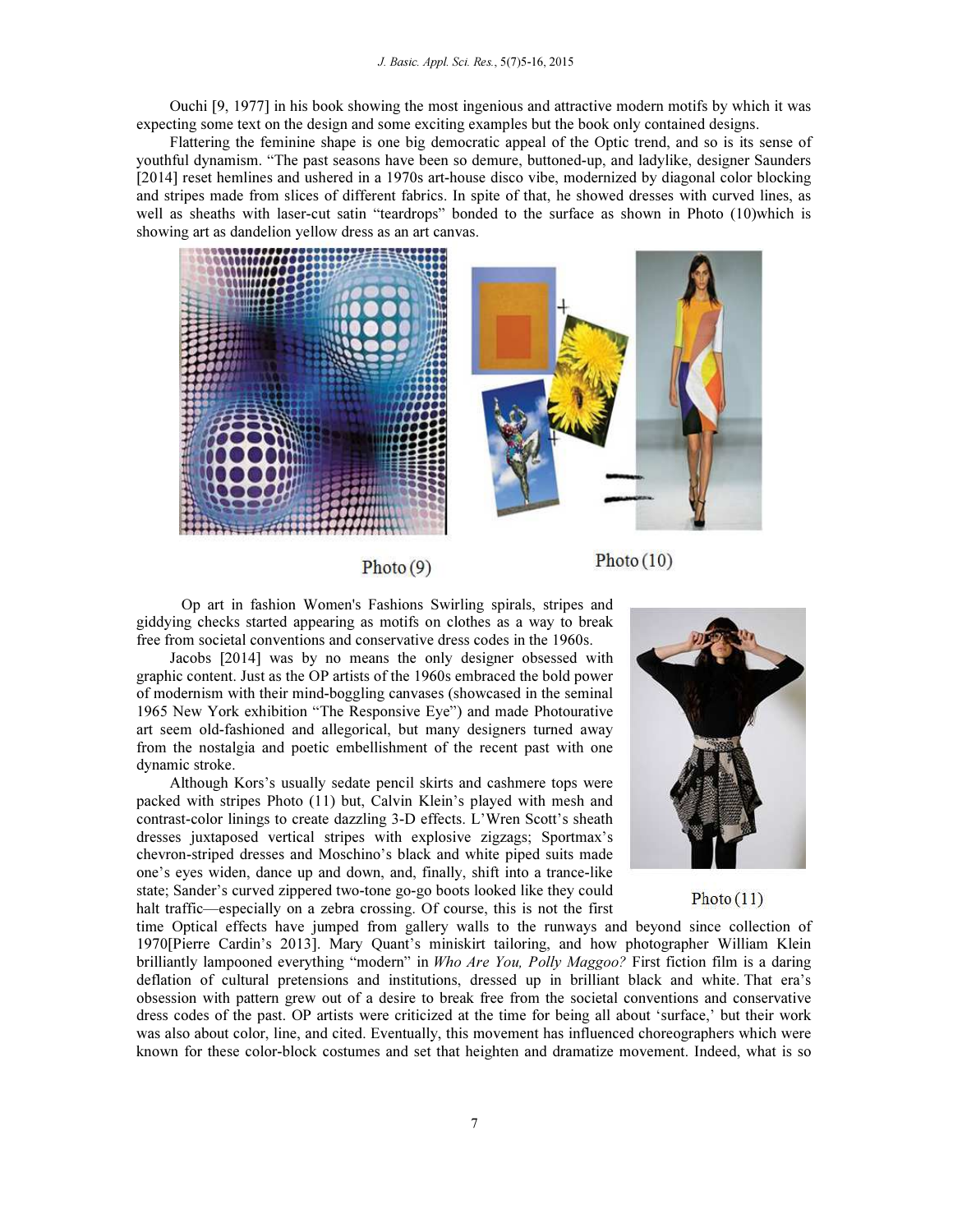alluring about the current OP movement, where designers have pushed their research as much as their aesthetics in order to cleverly contrast textures, lines, and curves. The final effect might be refreshingly minimalist; even behind the visual impact of pattern-shoes-spring-summer [Givenchy 2010] as shown in Photo (12),as well as Brigitte Bauer has design of OP art in swimwear at Placevouliagmeni, "Greece year 1966 TECHNIQUE" as shown in Photo (13, 14).







Photo (12) OP-Art Givenchy-pattern-shoes

Photo (13) OP-Art Tunic-style black and white

Photo (14) OP-art a jacket and pins

 Fashion Designers Sass & Bide [13,2013] collection 2012onOP Art Fashion shows an amazing kaleidoscope prints in the collection of Cynthia Rowley as shown in Photo (15).

Gucci [2008] will always have a decadent streak. Although Not all of Gucci glam sport ideas, Gucci heartland—the dresses came with broad belts and the occasional integral shoulder strap fastened with oversize horse bits—a house signature that a green Lurex dress held together by bows at the sides as shown in Photo(16)



Photo  $(15)$ .  $Photo(16)$ 

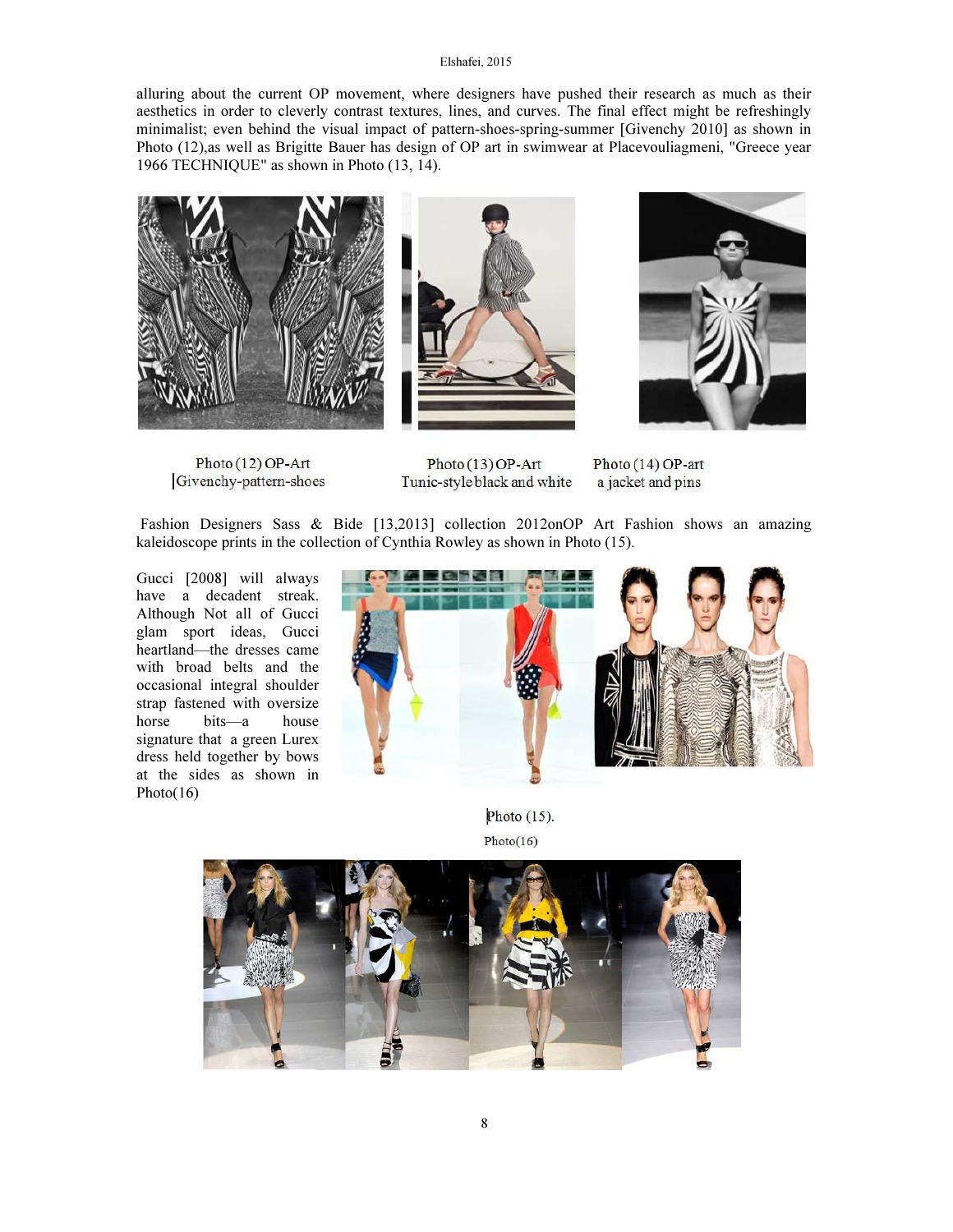Vintage[2012] Edge at Giambattista Valli for fall [2013] ,Under the title of "last from the past",art and design influence on2013′s fashion Pleats that mixed sheer and opaque fabrics.How ever, while looking at the runway fashions for spring 2013, it seemed as if looking through an art history text book as shown in Photo $(17)$ .



 $Photo(17)$ 

From Prada to Gucci everyone seems to be looking to art and design for influence. It could be said that trends feel like and look walking piece of art and it's also get ready to boogie down and get groovy because ideas of 1960′s are back. Fashions of OP art are undeniably inspired from the 60′s and 70′s, a time of bright color and bold pattern and of course amazing art and design.

To exaggerate certain visual effects, OP artists often use simple shape primitives such as circles and lines in highly contrasting coolers such as blue and white[ Kors 2013] as shown in Photo (18),where Josef Albers, OP-art silkscreen, 1972 has called that "The Responsive Eye".



Photo  $(18)$ 

As far as the OP art Nigeria Fashion Show [2013] for modest women took place at in Abuja, Nigeria's capital the MID fashion show where presented collections from labels such as Aab, Friniggi Sportswear and Vlisco.The MID fashion show, a ladies-only event, is in its third season,' event organizer Adetona Abdulhameed, CEO of MID Collections, told Aquila Style. The recently concluded third edition of the event was a landmark achievement as both foreign and domestic brands were showcased on the runway as shown in Photo (19). More collectively, OP Art respectively, in which each line direction represents a color in the underlying image. For Eco Chic trends for S/S 09; Kiilerich [2009] since its launch where he focuses on environmentally friendly production and good working conditions for its workers, He has an ethical label and has split its collection into a spring and a summer line, with some subtle differences between the two. However, the spring range is characterized by cool and crisp coolers - mint and rich apple green, ice grey, taupe and lemon; with lots of floaty chiffon set off by smart black and white with a smattering of geometric OP-art style prints as shown in Photo (20).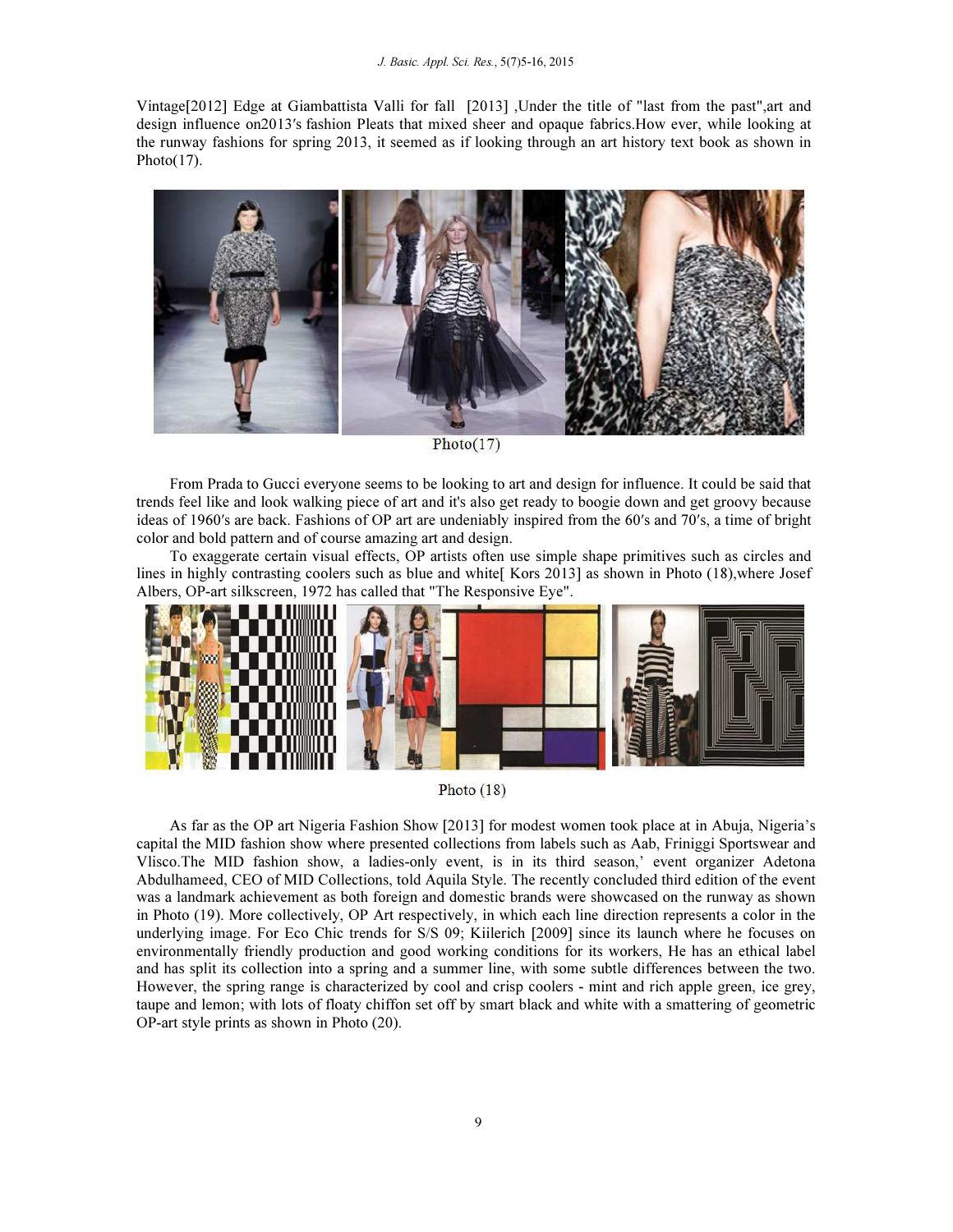Photo (19).



 $Photo(20)$ 



(Gwyneth 2013) has designed a metallic cut-out OP art as Photo (21-right).on the other hand, as promised; that dressmaking is the architecture of movement as well as OP art movement. It was coming through with the goods on their "younger," diffusion line (Pierre Balmian 2011). The line is much more casual and down-to-earth with still a bit of that Balmain edginess. Pierre Balmain as a new and distinct brand that is inspired by the successes and history of a great house, but offers a look and product that respond to the needs and desires of today's marketplace.



As shown in Photo (21-left) (Berardi2012)., the

Optical illusion lines, make them look either taller or Photo(21 smaller, the illusion-paneled gown where the model wore to the Iron Man 3 premiere as well as Kelly Rowland wore a sheer black dress on the Grammys red carpet Photo(21 right)( Rowland 2013).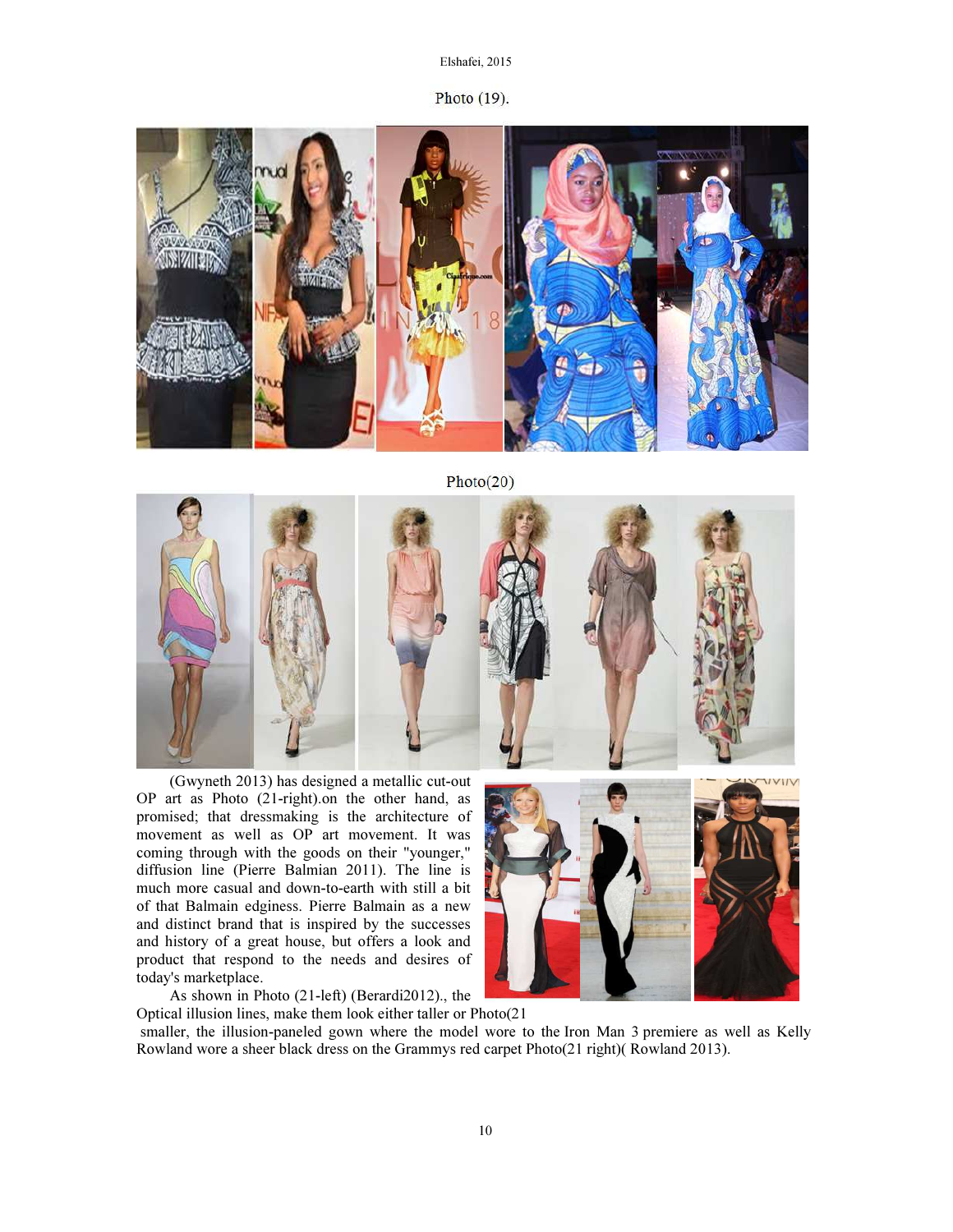#### 2.1. Men's fashion OP art

 Op art UK[1960 ]As indicated at Photo (22) Superfine V-neck cardigan OP art .The classic 4-5 button cardigan takes a modern direction though yarn choice. Superfine and semi opaque filament yarns are combined with tubular or sandwich trims and a formal high-break.

 Photo (23), the essential gilet is updated in an elongated longer-line OP art silhouette with high stand neck rib trim with squared off front .Photo (24)

is showing an OP art shirt with tie with the same color black and white.



Photo $(22)$ 

### Photo $(23)$

Photo $(24)$ 

#### 2.2. OP art Textile

Op Art (short for Optical Art) was a prominent art movement of the 1960s that found its expression primarily in painting. Artists used contrasting colors and geometric shapes that repeated in specific compositions, to produce patterns that seemed to visually interact and be in motion. Many fashion designers began incorporating the visual language of Op Art into prints and woven fabrics[Roojen 2013]. This can be seen in the use of simple, bold designs and in intricate combinations of colours and patterns that made garments seem to move by themselves. Often only black and white were used, but as OP ART shows, many

other colour combinations were possible. CD with Designs included. Barbara Brown in particular was probably the most prolific designer of OP Art influenced furnishing fabrics as shown at photo (25) [veerland 1963-1971]. Would imbue her looks with a sense of movement with prints and appliqués resembling mid-century op-art and kineticism (he post Kinetic Potential appeared first on Part Nouveau.) [Carolina Herrera 2014]]. Looking to her native Venezuela, Herrera re-appropriated the works of Venezuelan artists Jesús Rafael Soto and Carlos Cruz-Diez, resulting in a collection filled slightly dizzying pieces,

![](_page_6_Picture_12.jpeg)

evoking optical illusions where Photo (26) is Photo (26) showing a design for her SS 2014 collection.

#### 2.3. OP art rendering with line and curve

Some pieces of the fabric could be used to create the same kind of graceful architectural curves [Frank Gehry 21] and arcs renders in undulating metal, while others were shaped from below and beneath, using bustles, boning and other hidden infrastructure to create beautifully misshapen

Silhouettes as in Photo (27). Photo (26).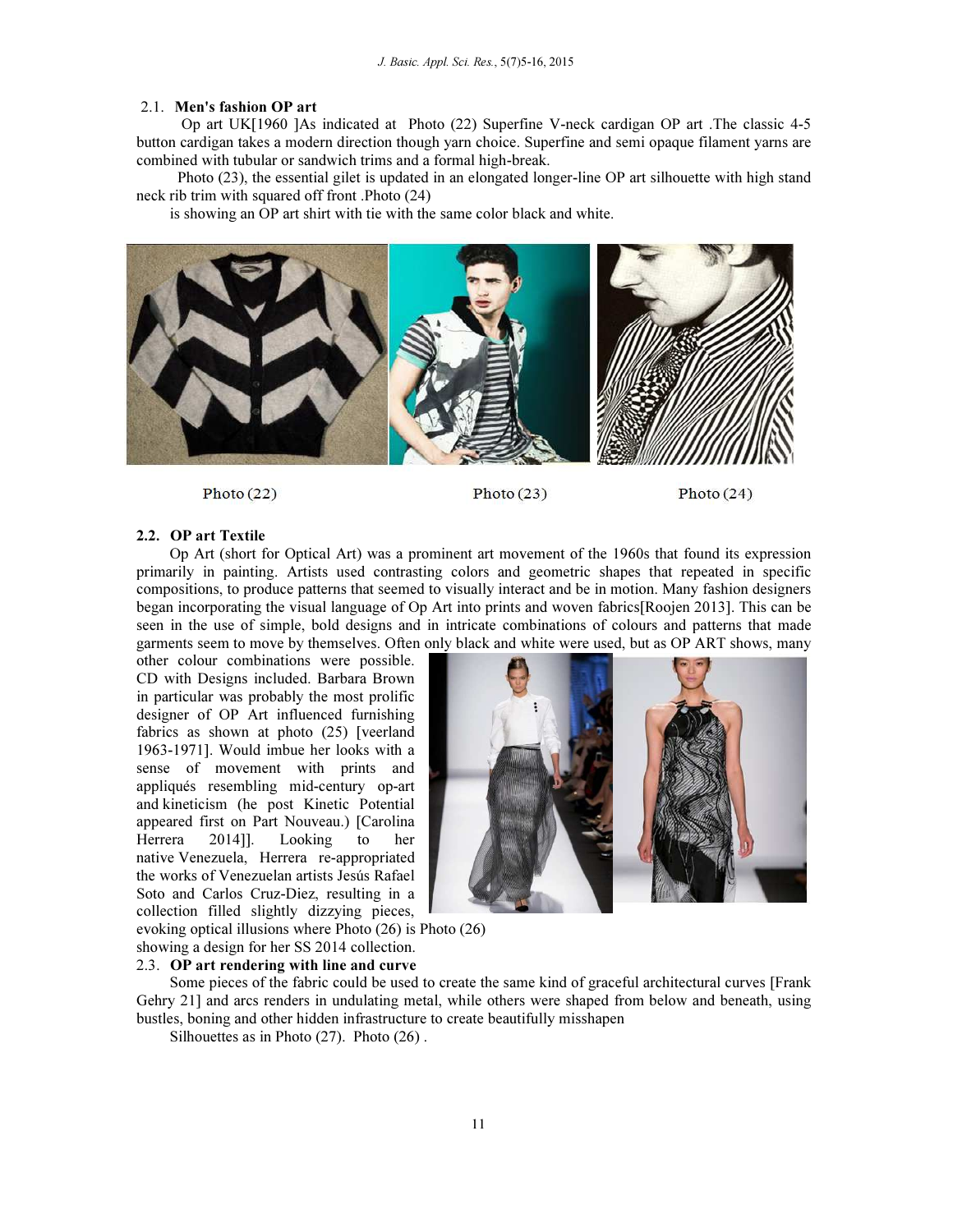Non-photorealistic rendering (NPR) [Tiffany 2013] is an area of computer graphics that studies artistic expressions for digital art. Unlike traditional computer graphics that emphasizes photorealism, NPR explores a wide variety of artistic styles including painting, sketching, and animated cartoons, and develops algorithms for recreating them. One art form that is largely

unexplored in computer graphics is Op Art. However, Short for Optical Art, Op Art is a style of abstract art associated with optical illusions that gained popularity in 1965 with an exhibition called The Responsive Eye [Seitz 1965].

It was shown that for Optical Art, [Browne 2012 22] is a style of abstract art associated with Optical illusions that gained popularity in 1965 with an exhibition as in Photo  $(28 \text{ a}, \text{ b} \text{ and } \text{c})$ [ Tiffany C., 2012]. Photo (28 a) Square of Two by Neal (1965) and Photo (28 b) Gavotte while Photo (28 c) is an example of curve-based OP Art; Zebra (Vasarely 1944).

![](_page_7_Picture_4.jpeg)

Photo (27)

![](_page_7_Figure_6.jpeg)

Photo (28)

# 2.4. Optical illusion and dresses design

Optical illusion can make a dizzying visual impact through op art fashion. The alluring optic print trend is an eye-grabbing expression of geometric precision, striking design and trippy illusions as in Photo (29and 30). In this type of dress, Photo (29) it shows a combination of Mathematics and Fashion designers use the distribution of colors, lines, patterns to make us have different looks about true measure of wearers' body[ Vogue 2012]. These dresses help girls to cover defects on their body. At Photo (30)"Optical illusion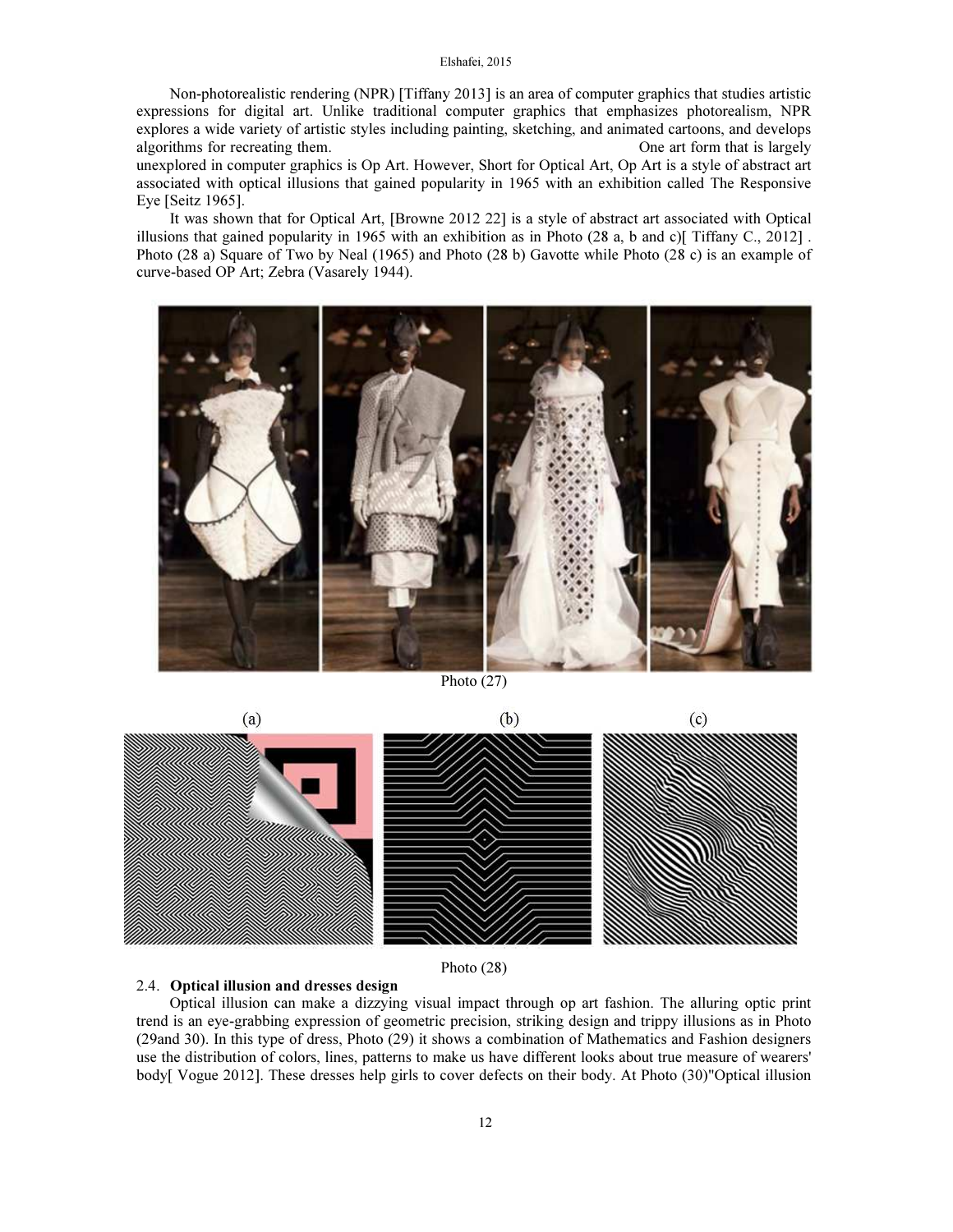lines" the vertical lines make them look taller, whilst the Horizontal lines make them look thinner. To make your hips look bigger, small- big, dark light patterns are usually used.

By adjusting, arranging color blocks, designers can change ratio of women bodies according to what they want. In spring / summer collection of designers, we can see a lot of beautiful Optical illusion designs (spiral patterns make the body look fuller) as shown in Photo (31 and32) [Monique- Lhullier, 2014].

Photo $(29)$ Photo  $(30)$ **THRITOR** PIAGE **Venture**ly PIAGI PIAGE Granting

However, because ideas for every year designs are repeated after certain period of time, it is always think that Fashion is a circle. For example, the idea for optical illusion dress was in collection can use black background to fool us as Photo(29) or can make the waist look smaller as Photo(31) or as well as the chest look bigger as Photo(33)[ Viktor and Rolf' 2010].

Photo  $(31)$ .

Photo  $(32)$ .

Photo $(33)$ .

![](_page_8_Picture_8.jpeg)

The designer used black to fool us

**Magical dress makes** her waist look smaller

Horizontal bright section makes her chest look bigger.

 The Lebanese designer's [Monique 2014] new spring collection was inspired by Victor Vasarely, who is largely considered to be the father of Op art. "Vasarely was the master at engaging textural effects, perspective, shadow, and light to create dimension within simple planes. Keeping Vasarely in mind, he created eye-popping motifs with clustered jet-black crystals on curve-hugging gowns, and incorporated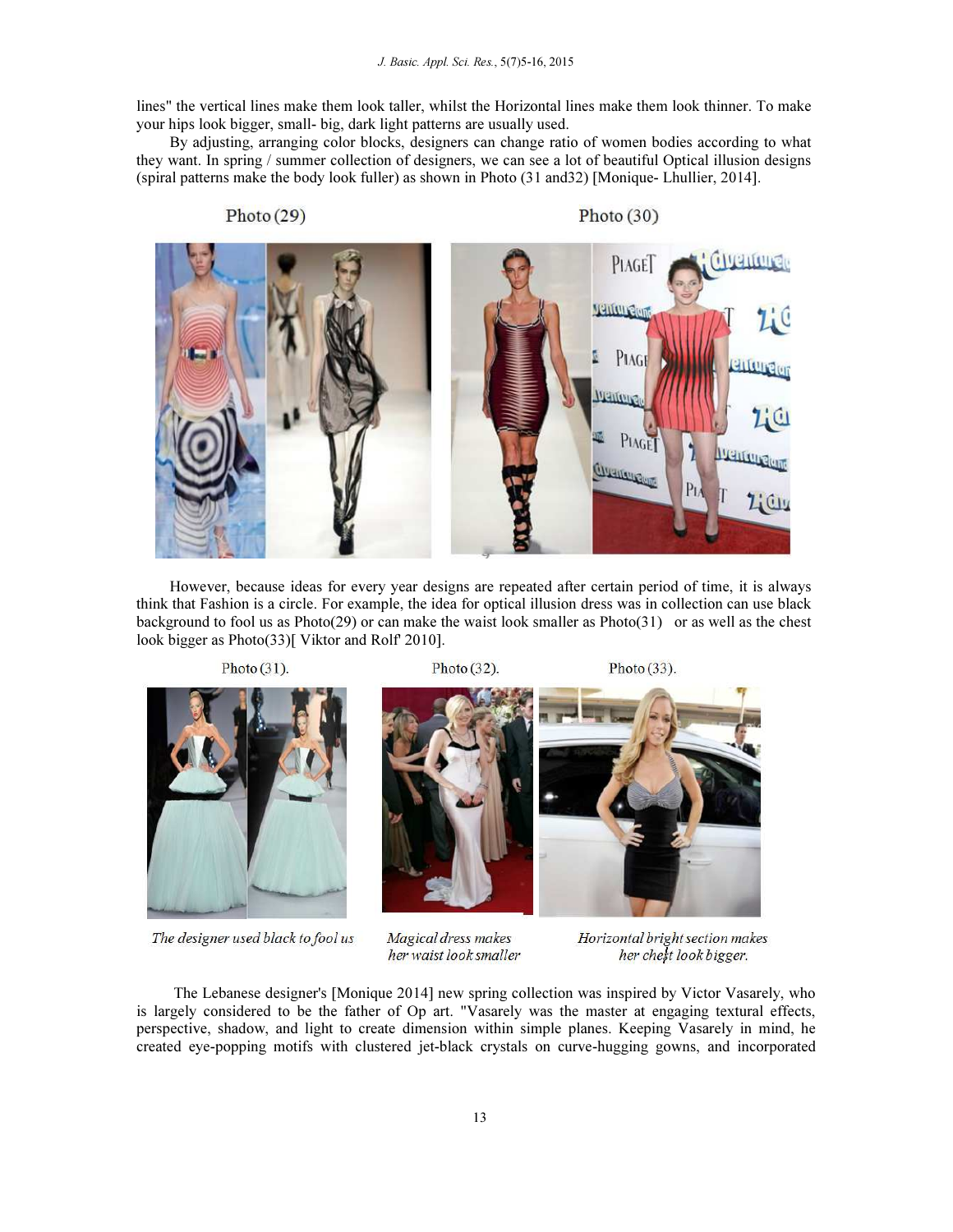scrolling, baroque-shaped cutouts and graphic mosaic-patterned lace on cap-sleeve sheaths and jumpsuits. At spring 2014 Ready-to-Wear Murad [27] has his collection of his OP art fashion design playing on the relation-ship between the transparent fabrics and the color of the skin body as Photo (34).

![](_page_9_Picture_2.jpeg)

#### 3-Experimental Work

The only thing consistent in fashion is change, it's therefore and most of interest to follow the new colors for spring 2014, the trends that are beginning to define the upcoming ready-to-wear season. When it comes to what shades will be on the cutting edge, the combination of black and white is proving its staying power, while icy pastels and hints of pink are getting into the mix. Photo (35) shows a fabulous a printed black and white OP art curved lines single jersey dress. The print and cut are great and the fabric is perfect for fall. Photo (36) shows black and white geometric op art dress with border black on the collar and bust dart.

 Photo (37) shows a printed black and white single jersey – it's adequate to summer to fall dress. It's styled with the same print link belt. Photo (38) Op-art print dress black and white broken lines single jersey with V neck, three quarter sleeves.

Photo (39) shows a printed Black and white with a shadow of yellow OP-art jacket in nylon fabric. Also, Photo (40) shows a printed Black and white collar OP- art jacket in nylon fabric. Photo (41) shows a printed front with half collar with geometric lines of red and blue with yellow sleeves.

![](_page_9_Picture_7.jpeg)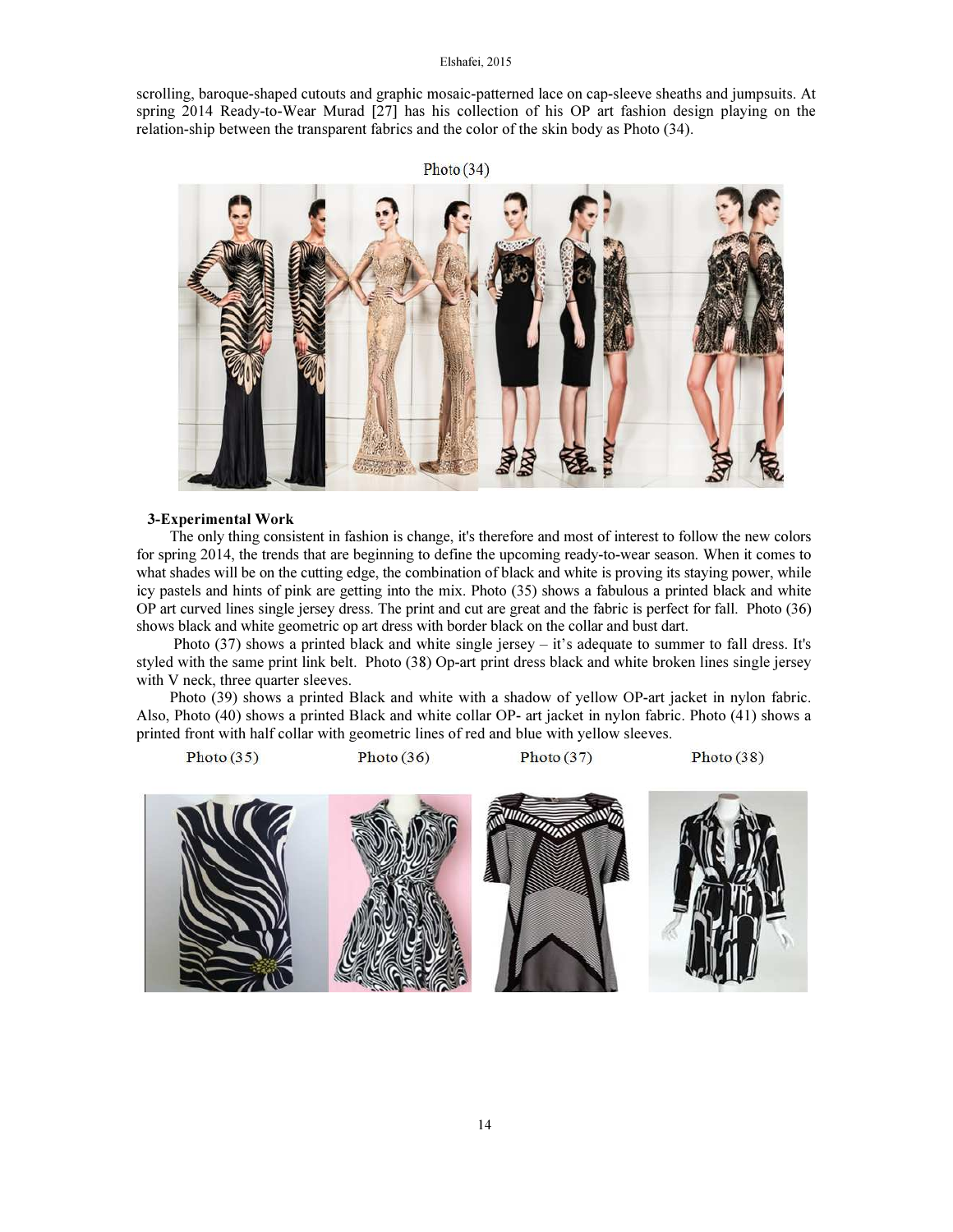![](_page_10_Picture_1.jpeg)

# 4-Conclusion

It's obviously and Suddenly Op Art patterns started appearing on everything from clothes to advertisements, stationery, furnishing fabrics as that useful garment.

For a few years now, with an almost punctual regularity, "OP" suggestions have been displayed on runways all over the world using lexical and ornamental elements undoubtedly inspired either to cinema or TV and events dedicated to a decade which is still leaving its mark. And yet "OP style" is not rarely only synonymous with "black &white", with combinations and patterns whose precise and even scientific reference, only a few people would get. In the early Sixties young artists from all over the world were wondering about the phenomenon of view and future, approaching reality in a curious yet orderly way, far from conformism and from the merely pragmatic point of view of that time. Mary Quant said of this time in her biography that she wanted 'young people to have a fashion of their own, absolutely 20th century fashion. The monochrome geometric prints of OP Art perfectly complemented the bold shapes of the mod look, which are perfectly parodied in most of the work design. The A line shift dresses by Andre Courreges and Pierre Cardin soon entered the mass market, having been quickly copied and mass reproduced specially when a large scale availability of synthetic fabrics invention with single jersey fabric has been used. As OP Art and the artists at the movement's forefront gained recognition; the youth culture explosion of the sixties was gaining momentum up to the recent years. The mod style, which was already waning in the U.K., reached the other side of the Atlantic at around the same time as the 1965 exhibition, just in turn, the responsive Eye in New York, which showcased the work of Bridget Riley and Vasarely. The most iconic example of art meeting fashion in the1960s is dress. However, not to be confused with OP Art; It explores many fundamental artistic and scientific concepts, from geometric shapes and perspectives to color theory and the psychology of visual perception, geometric styles were usually made up of panels of fabric in boldly contrasting colors such as black and white or bright primary colors.

#### **REFERENCES**

- [1] R. Atkins, Art speak ISBN 978-1-55859-127-1
- [2] R. Parola . Optical Art Theory and Practice Dover Publications Inc. New edition (1 de September de 1996) ISBN-10: 0486290549
- [3]"available online: http://www.rogallery.com/Vasarely\_Victor/vvassehm.htm.
- [4] Jon Borgzinner. "OP Art", Time Magazine, October 23, 1964
- [5] Hal Foster. The First POP Age: Publisher: Princeton University Press (October 24, 2011) ISBN-10: 0691151385, ISBN-13: 978-069115138.